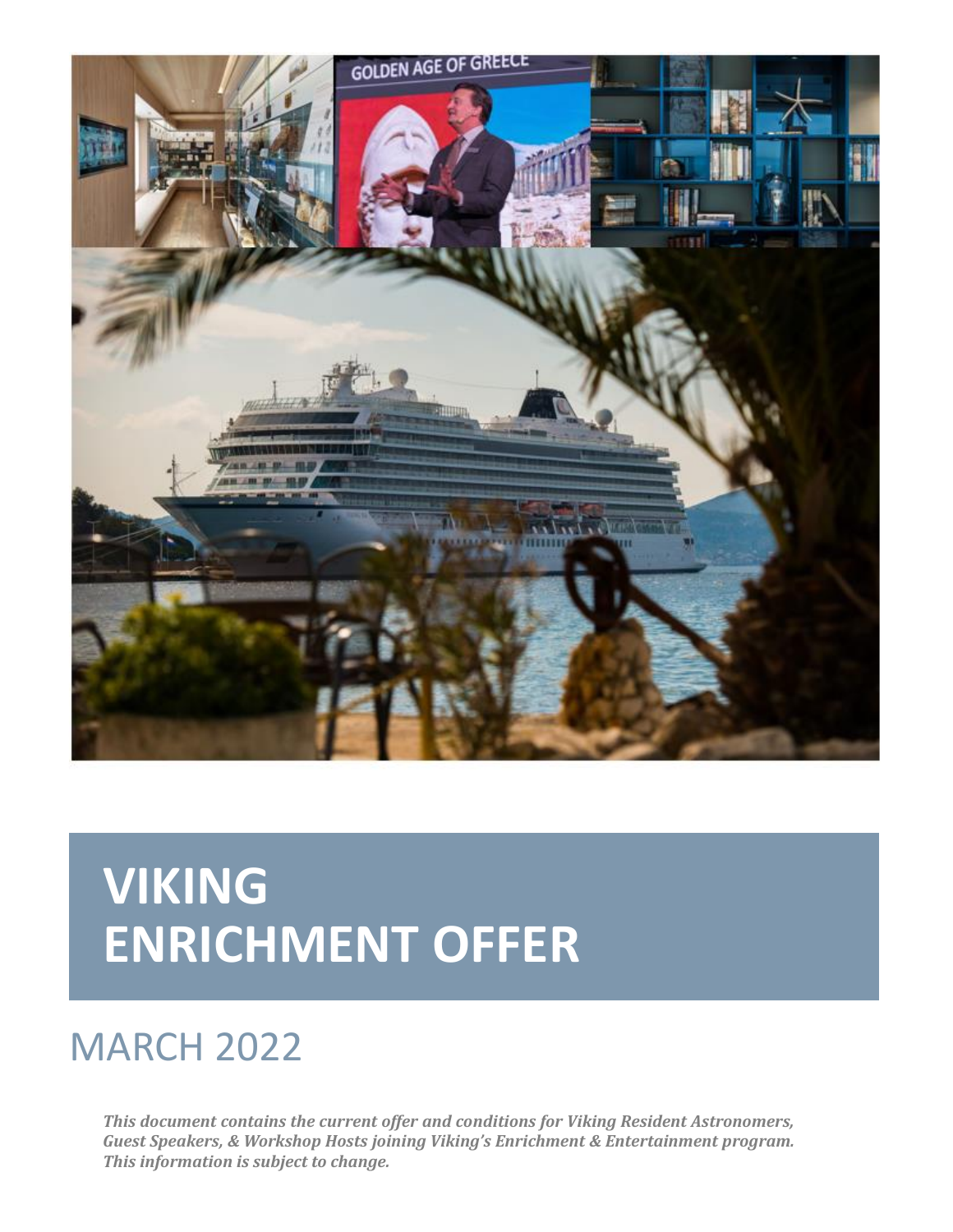# **TABLE OF CONTENTS**

#### **CONTENTS**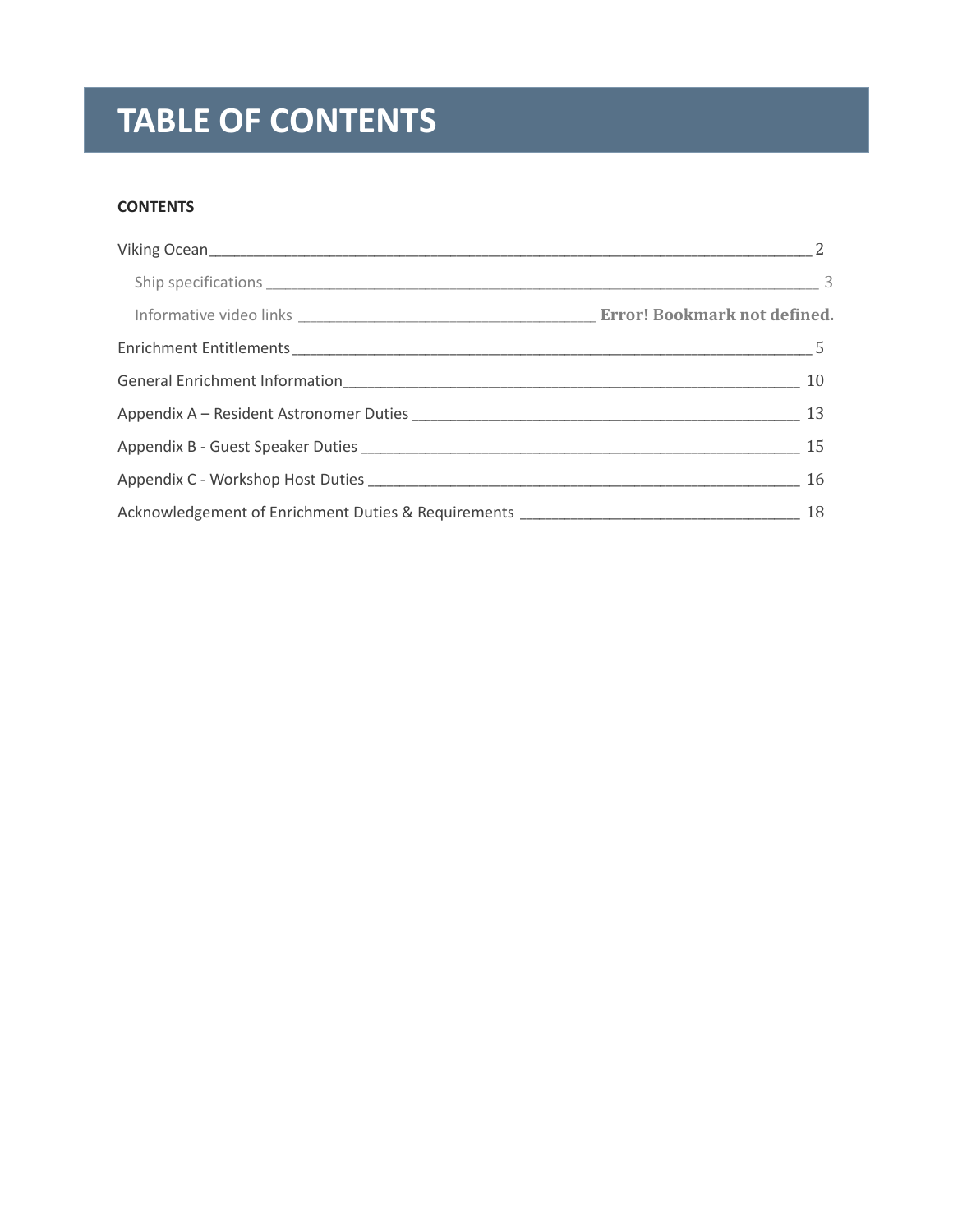### **VIKING OCEAN**

<span id="page-2-0"></span>*Viking* was founded in 1997 by Torstein Hagen with the explicit goal to help people "Explore the World in Comfort." As a company, we fundamentally believe travel is about the destination and the cultural enrichment that comes with visiting new places. Our river cruises, while amongst the finest vessels afloat, are more about the places the ships visit, than the vessels themselves.

*Viking* is the world's leading river cruise line and in 2015 it introduced its first ocean going cruise ship, *Viking Star.* Serving a mainly North American clientele with some British clientele, the product is focused on the destination and experiences ashore, rather than purely on the on board 'cruise' experience.

*Viking* spends more time in port than most cruise ships, with numerous late night departures and overnight stays. Our Guest Speakers' role is to help enrich our guests' vacation experience by speaking authoritatively and entertainingly about the culture, history and other subjects related to the ports and regions through which they travel. All Guest Speakers will be expected to participate in the social life of the ship and to act as Ambassadors for the company.

#### **THE THINKING PERSON'S CRUISE**

Our guests are curious, educated, interested and interesting people. People who are fascinated with the world and still enjoy learning.

"Thinking, not drinking", is what our Chairman says our cruising experience is about. We look to offer intellectual education and not simple slapstick entertainment. We focus on lectures and the arts, supported by port talks, rather than just on movies and shows.

With privileged access to some of the world's most treasured sites – including the Hermitage in St Petersburg and the Vatican in Rome – we work hard to provide a behind the scenes look at the places that truly make the world special.

We are designed for the 50+ English-speaking guest who is a *Viking* at heart, an explorer at heart. Most cruise lines have tried to become everything to everybody. We are not for everybody. We do not offer children's programs. We do not have a third bed in staterooms. We do not try to do more than we should. We focus on doing what we do really well – Cultural Exploration.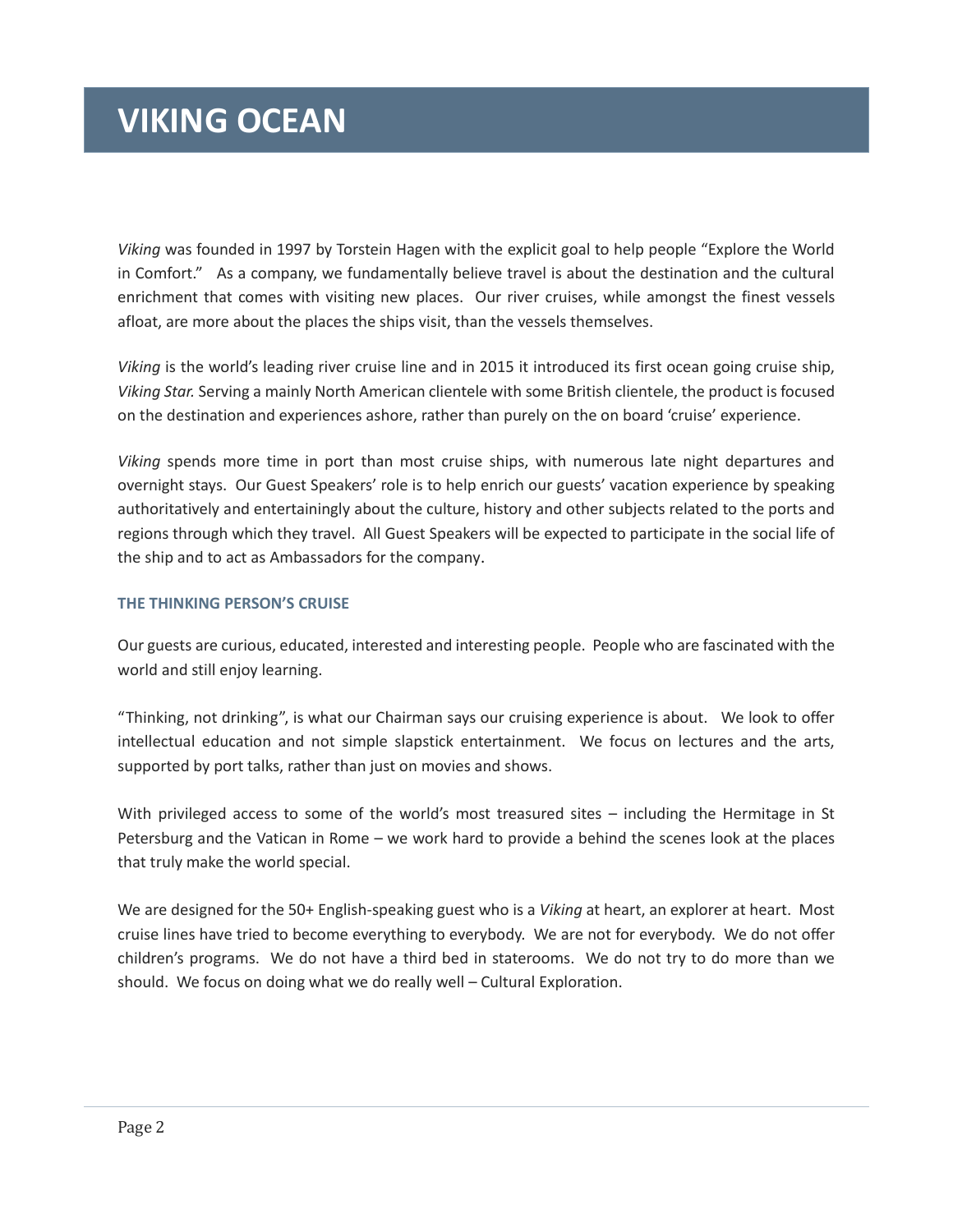# **VIKING OCEAN**

#### <span id="page-3-0"></span>**SHIP SPECIFICATIONS**

| Gross Registered Tonnage (GRT) 47,800 t |
|-----------------------------------------|
|                                         |
|                                         |
|                                         |
|                                         |
|                                         |
|                                         |
|                                         |
|                                         |
|                                         |
|                                         |
|                                         |
|                                         |
|                                         |
|                                         |

*For further details about the ships please go to the website[: www.vikingcruises.com](http://www.vikingcruises.com/)*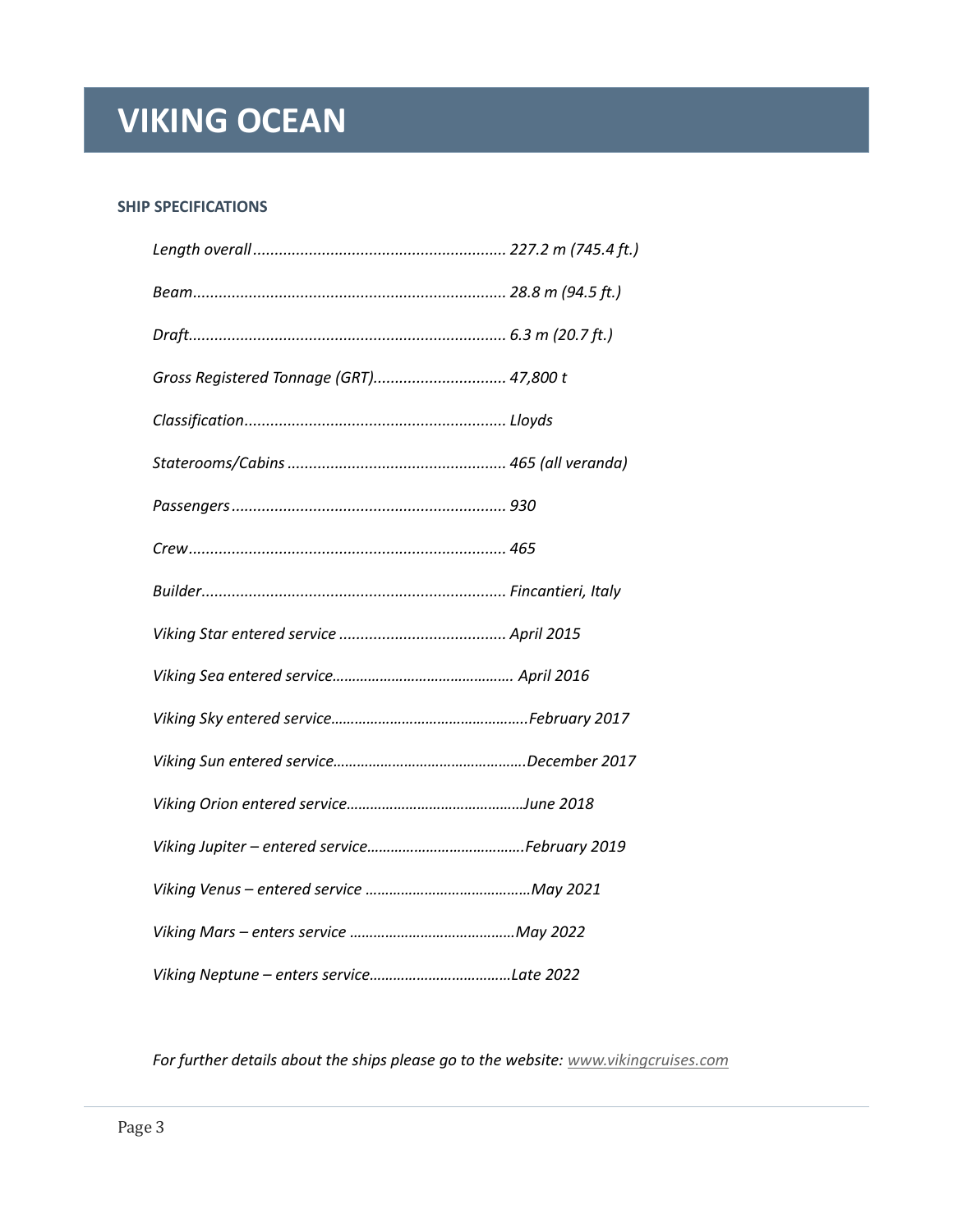### **VIKING OCEAN**

#### **INFORMATIVE VIDEO LINKS**

You may wish to review the following links:

Viking Reinventing Ocean Cruising

[Viking: Reinventing Ocean Cruising | Videos | Viking Cruises](https://www.vikingcruises.com/oceans/video/all/viking-reinventing-ocean-cruising-60/play.html)

Our Norwegian Heritage

<https://www.vikingcruises.com/oceans/video/all/viking-our-norwegian-heritage/play.html>

#### The World of Viking

[The World of Viking | Videos | Viking Cruises](https://www.vikingcruises.com/oceans/video/all/the-world-of-viking/play.html)

Cultural Enrichment

[Cultural Enrichment | Videos | Viking Cruises](https://www.vikingcruises.com/oceans/video/all/cultural-enrichment/play.html)

#### Viking Resident Historian

[Viking Resident Historian | Videos | Viking Cruises](https://www.vikingcruises.com/oceans/video/all/viking-resident-historian/play.html)

#### Viking Art Guide

[Viking Art Guide | Videos | Viking Cruises](https://www.vikingcruises.com/oceans/video/all/viking-art-guide/play.html)

Viking Library

[Viking Curated Libraries | Videos | Viking Cruises](https://www.vikingcruises.com/oceans/video/all/viking-curated-libraries/play.html)

Viking, built to be green

[Viking Star: Built to Be Green | Videos | Viking Cruises](https://www.vikingcruises.com/oceans/video/all/viking-star-built-to-be-green/play.html)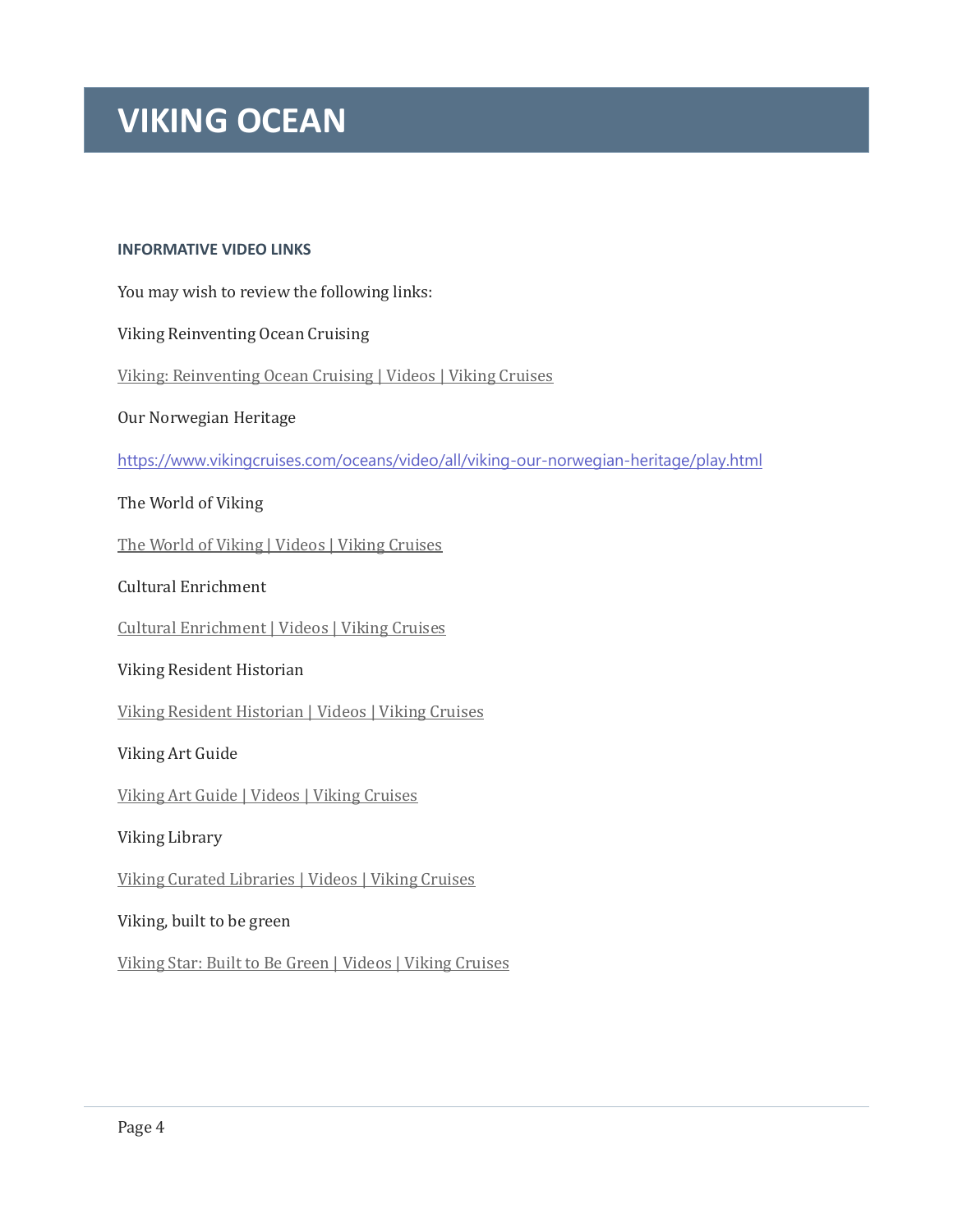#### <span id="page-5-0"></span>**TRAVELLING COMPANION**

You will be allowed to share your stateroom/cabin with a companion. *Viking* does not have child facilities and therefore it is required that the companion will be 21 years of age or over. At all times the behaviour and conduct of the companion is your responsibility and any complaints received will jeopardize future bookings. Companions must be prepared to act as an ambassador for Viking, be flexible and not contribute to the workload of the onboard team. You will also be responsible for ensuring that *Viking* receives payment of air costs and on board accounts for your companion (where applicable).

#### **COMPLIMENTARY AIRFARE & TRANSFERS**

You are entitled to complimentary economy class, roundtrip airfare from their nearest international airport to/from the ports of embarkation/disembarkation. This includes group transfers to and from the ship/airport on turnaround days. Any travel to/from your home/airport and back is at your own cost.

*Viking* uses US airlines and routings available to them as per their contracted agreements. As contract rates are based on space availability, requests regarding specific airlines or flights cannot be accommodated. Please note that contracted fares are normally not upgradeable.

Companion flight costs will be quoted at the time of booking.

Any requests including seat assignment, special meals, and frequent flyer mileage must be arranged directly with the airline once you have been provided with your airline ticket. Should you wish to prebook, upgrade your seat or require an extra suitcase, additional charges maybe be payable to the airline – these are not reimbursable costs.

Flights - if you require *Viking* to arrange your flight(s), the Reservations team will issue the most appropriate flight(s) at the best rate. You will have one week (or 72 hours if your cruise is within a month) from when the flight(s) have been issued in which to advise if flight(s) are not suitable, otherwise the ticket will be issued.

*Viking* recognizes that you may prefer to make your own air and general travel arrangements. In order to help facilitate this, after receipt of your booking form you will be advised of the air credit allowance. Please ensure all details are completed on the booking form. The air credit amount will also apply to your companion who qualifies for free air (as detailed below, when you remain on board for minimum of 18 nights).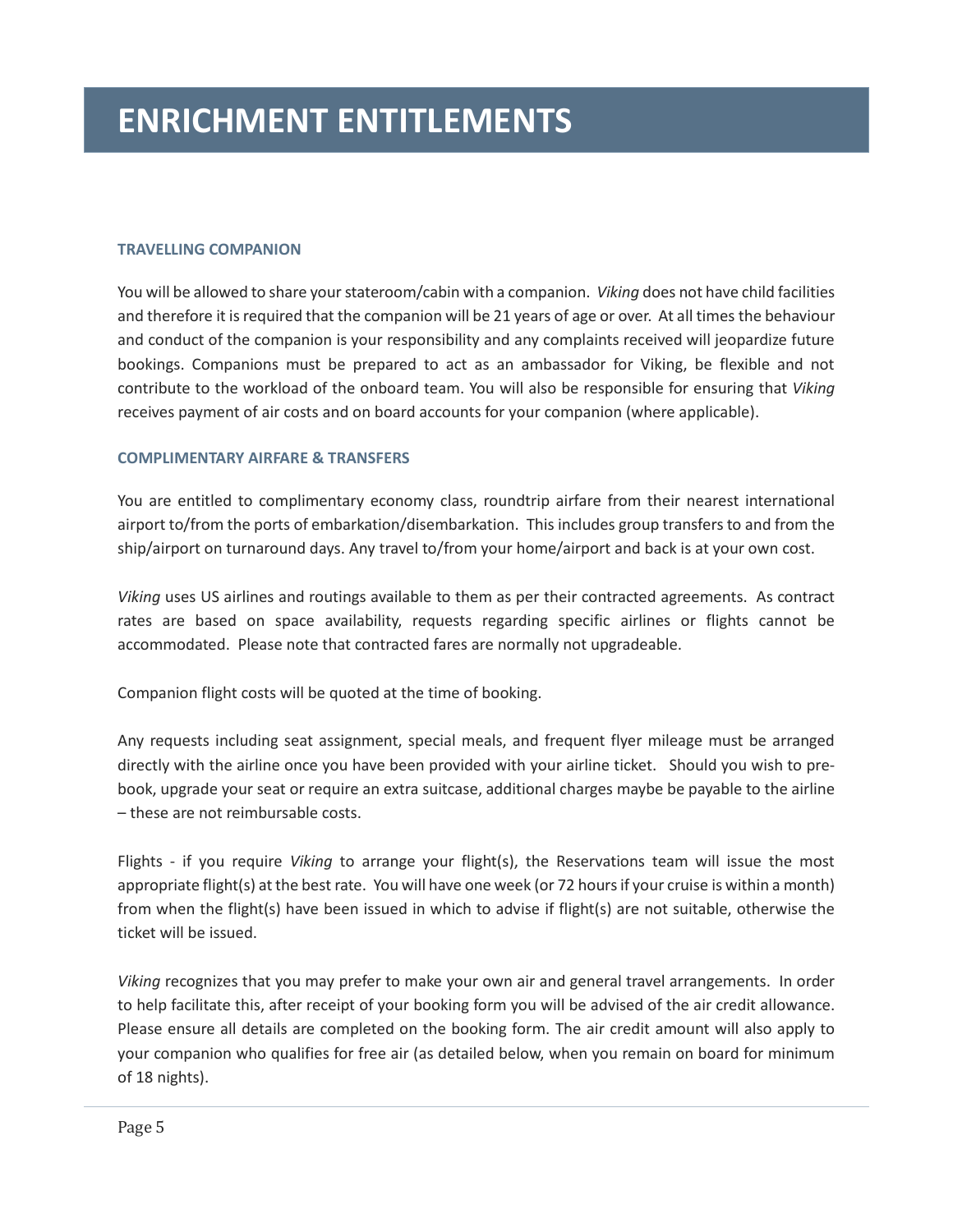Internal US/Canada flights do not include any baggage allowance, this includes flights to Montreal and San Juan. In this instance you should pay for checked in luggage (1 bag per person) and claim this back on board, on production of your receipt to the Financial Officer.

You will be required to present proof of paid travel (ie airline receipts or e-tickets, showing dollar amounts) to the Financial Officer on board on the first day of the cruise. *Viking* will not accept air miles, and will only cover economy class seats along with one hold bag.

The Financial Officer will authorize a cash re-imbursement on board to the value of the flight or the value of the air credit (amount advised upon receipt of booking form), whichever is the lower amount.

Please note, if you are booking your own flights, you will only be eligible for the complimentary group transfers to/from the ship if flights arrive/depart on the day of embarkation/disembarkation and we are operating group transfers for the guests at this time. Details must be provided and added to the booking, at least 2 weeks prior to embarkation.

If flights arrive on the day prior to the ship's embarkation date, you will be responsible for any hotel costs and transfers, unless flights are not available on the day and in this case you will be advised otherwise.

#### **TRAVEL COMPANIONS**

All Resident Astronomers, Guests Speakers and Workshop Hosts, booked on board for a minimum of 18 consecutive nights, will receive **complimentary air for their Companion. No other costs are covered for the travel companion.**

If you are booked on board for less than 18 nights, you are able to **invite a companion to share your cabin but you/your companion will be required to pay for their air fares.**

#### **DRESS CODE**

During the day, dress is casual including shorts (if the season is warm), slacks or jeans and comfortable shoes for walking tours. Swimsuits, brief shorts, cover-ups and exercise attire should be reserved for the Fitness Center, pool areas and Sports Deck. There are no "formal nights" in the evening; evening dress is "elegant casual" for all dining venues, performances and special events. On these occasions, required attire for ladies includes a dress, skirt or slacks with a sweater or blouse; for gentlemen, trousers and a collared shirt. A tie and jacket are optional; jeans are not permitted. The evening dress excludes World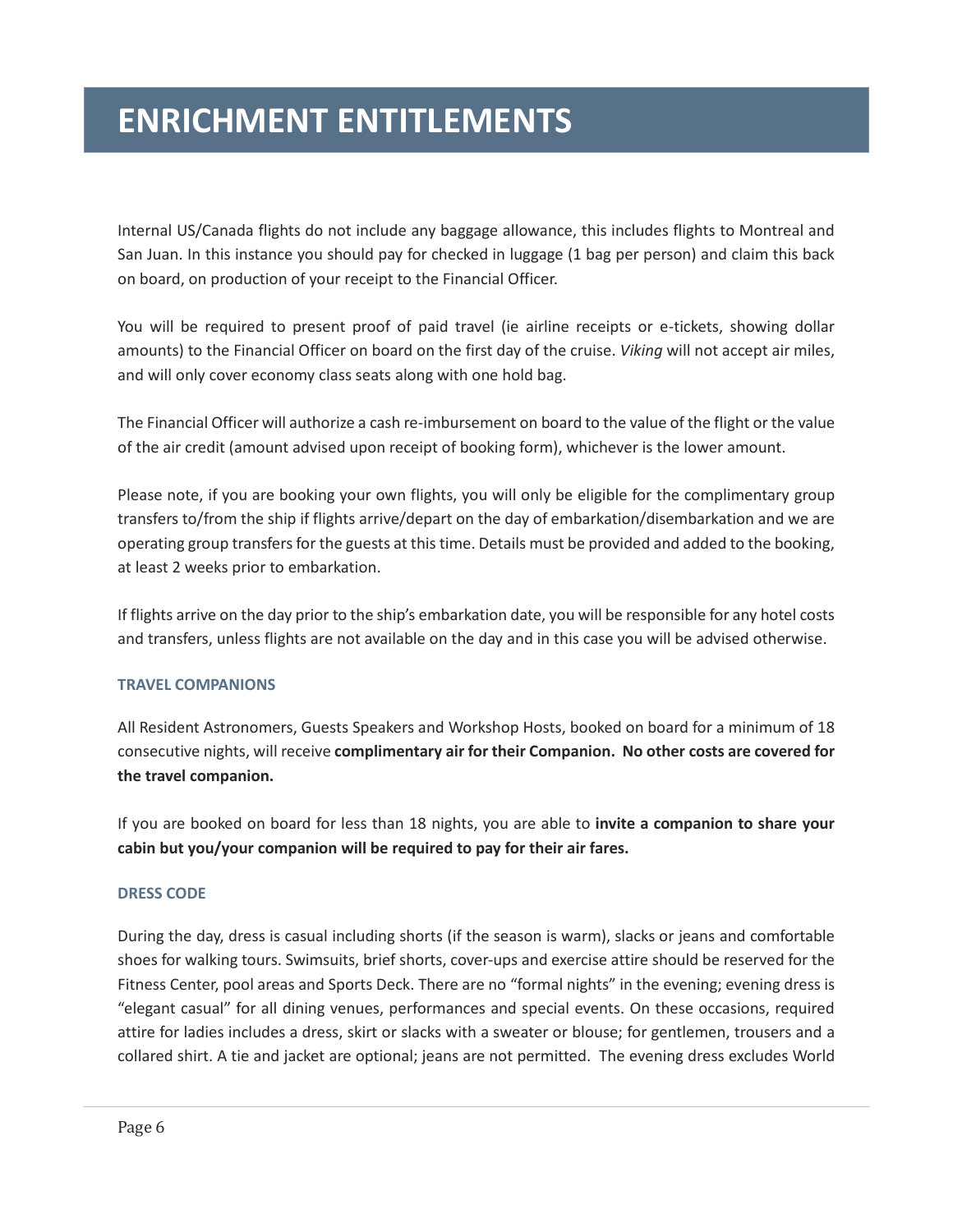Café where the dress remains casual after 6pm. You must be smartly attired when delivering your lectures/presentations. Any tattoos should be covered at all times.

#### **PASSENGER PRIVILEGES**

You and your companion will be entitled to the use of all passenger facilities with the exception of:

- use of the Speciality (Kitchen Table, Chef's Table & Manfredi's) & Private Dining venues 1 & 2
- ability to make dining reservations before departure

You and your companion should always defer to the full-fare guests with priority in booking services such as spa appointments, shore excursions, dining arrangements, entertainment events, seating in public areas, tour disembarkation and immigration procedures, self-service laundry etc.

#### **TIPPING/GRATUITIES**

Viking will cover the daily tips/gratuities of the Resident Astronomer/Guest Speaker/Workshop Host and their travelling companion for housekeeping and restaurant service. Please note all other tipping (on board and ashore) is the Resident Astronomer/Guest Speaker/Workshop Host's responsibility.

A percentage gratuity is automatically added to bar, beverage, wine and deck service tabs. These gratuities will be charged to the cabin account for which the Resident Astronomer/Guest Speaker/Workshop Host and companion must pay. The current percentage can be found on the Frequently Asked Questions page on the Viking.com website.

#### **FREE INTERNET (WIFI)**

The entire ship will have Wi-Fi coverage, including both pool decks. This is complimentary to all on board.

#### **SELF-SERVICE LAUNDRY**

Self-service laundries are located on decks 3, 4, 5 and 6. Each will feature washers, dryers, irons and ironing boards. These will be free of charge to all guests, including yourself and your companion.

#### **SHIPS LAUNDRY**

You (but not your companion) will be entitled to a discount of 50% off the ships laundry service.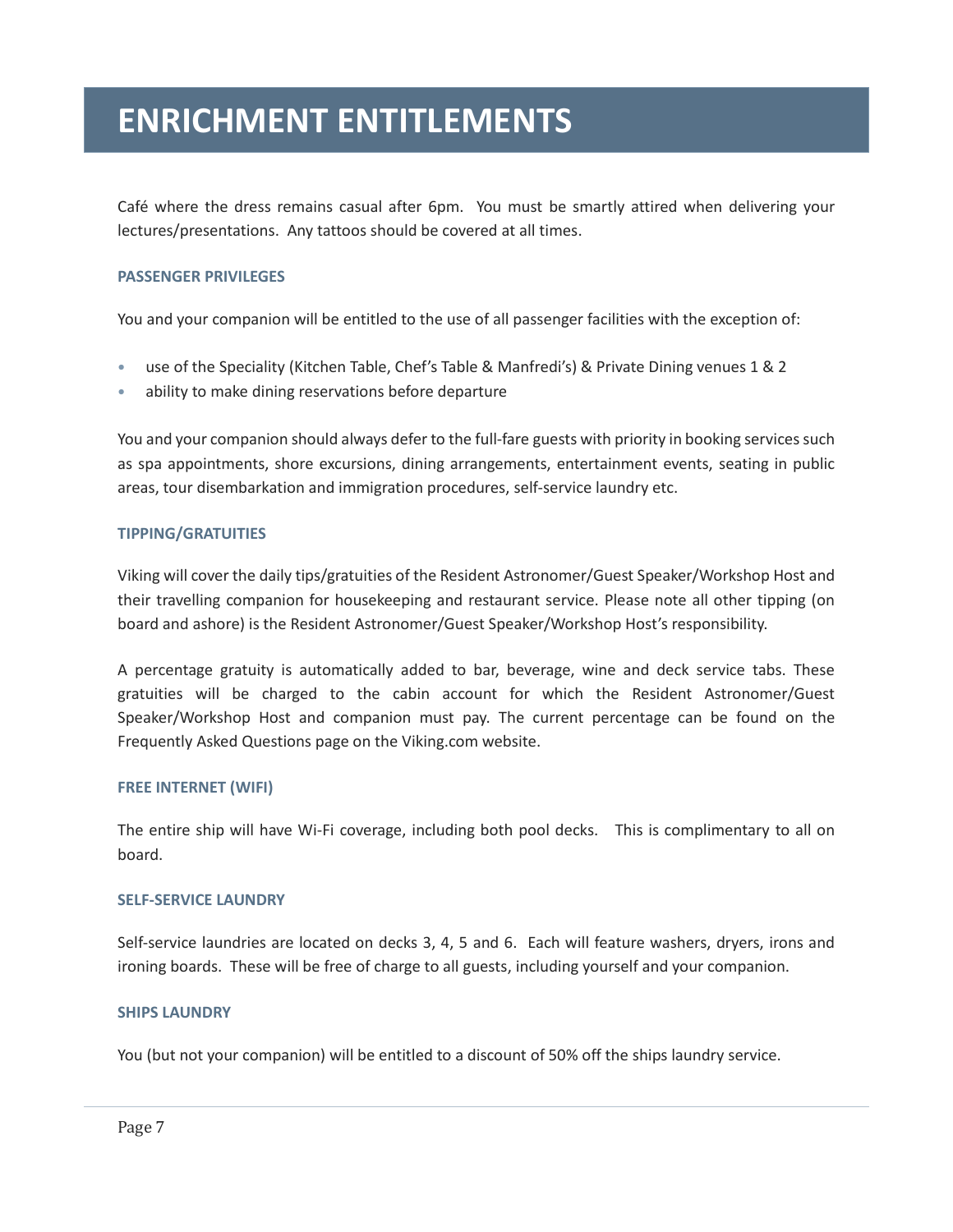#### **ON BOARD SPEND**

You (but not your companion) will be entitled to a discount of 50% off all beverage purchases – excluding bottles of wine.

#### **INCLUDED SHORE EXCURSIONS**

You and your companion will be entitled to the one free inclusive excursion per person/per port. You are encouraged to escort excursions subject to the on board management's discretion.

#### **OPTIONAL SHORE EXCURSIONS**

All optional excursions are charged at the full advertised price, unless you are asked to escort that excursion. In that case the optional excursion is complimentary, but your companion will still be required to pay the full advertised price if they choose to participate. Companions may choose to offer to escort a separate coach, in which case the tour will be complimentary – subject to availably, at the discretion of the Shore Excursion Manager.

#### **OTHER INCLUSIONS**

- Complimentary wine, beer and soft drinks with lunch and dinner
- Complimentary speciality teas and coffees available 24 hours throughout the ship
- Port charges included
- Complimentary 24-hour room service

#### **ENRICHMENT CABINS/STATEROOMS**

Your cabin is similar to the 'V' grade guest cabin and is located in a private corridor on Deck 1, reserved for Resident Historians, Resident Astronomers, Guests Speakers, Workshop Hosts and Officers, but does not have a veranda.

Approximately 190 square feet in size, the spacious cabin amenities include:

- large picture window with unobstructed view
- twin/double bed
- spacious shower (no bathtub)
- hair dryer
- 110/220-volt outlets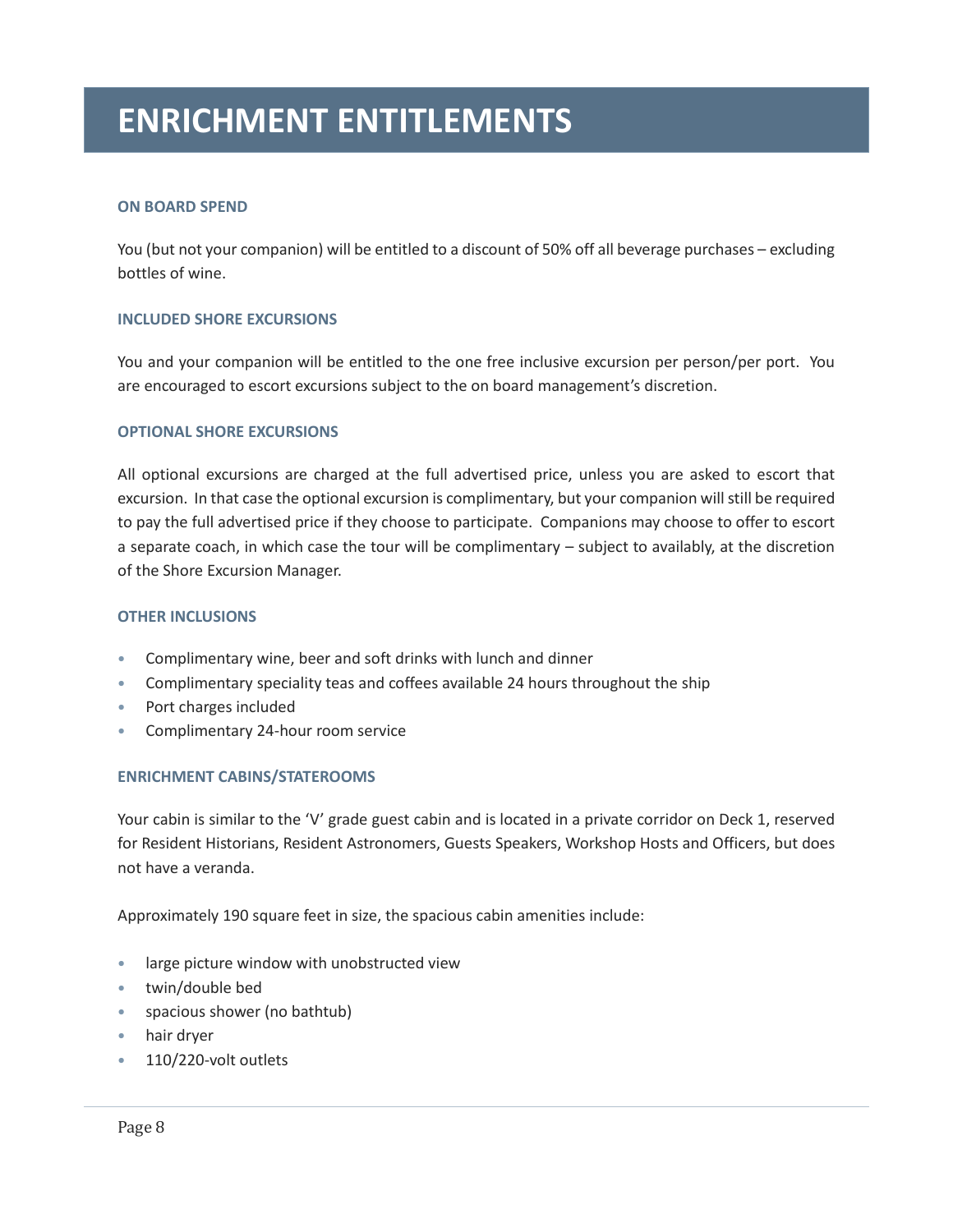- stocked mini-bar (chargeable)
- flat screen TV
- complimentary On-Demand movies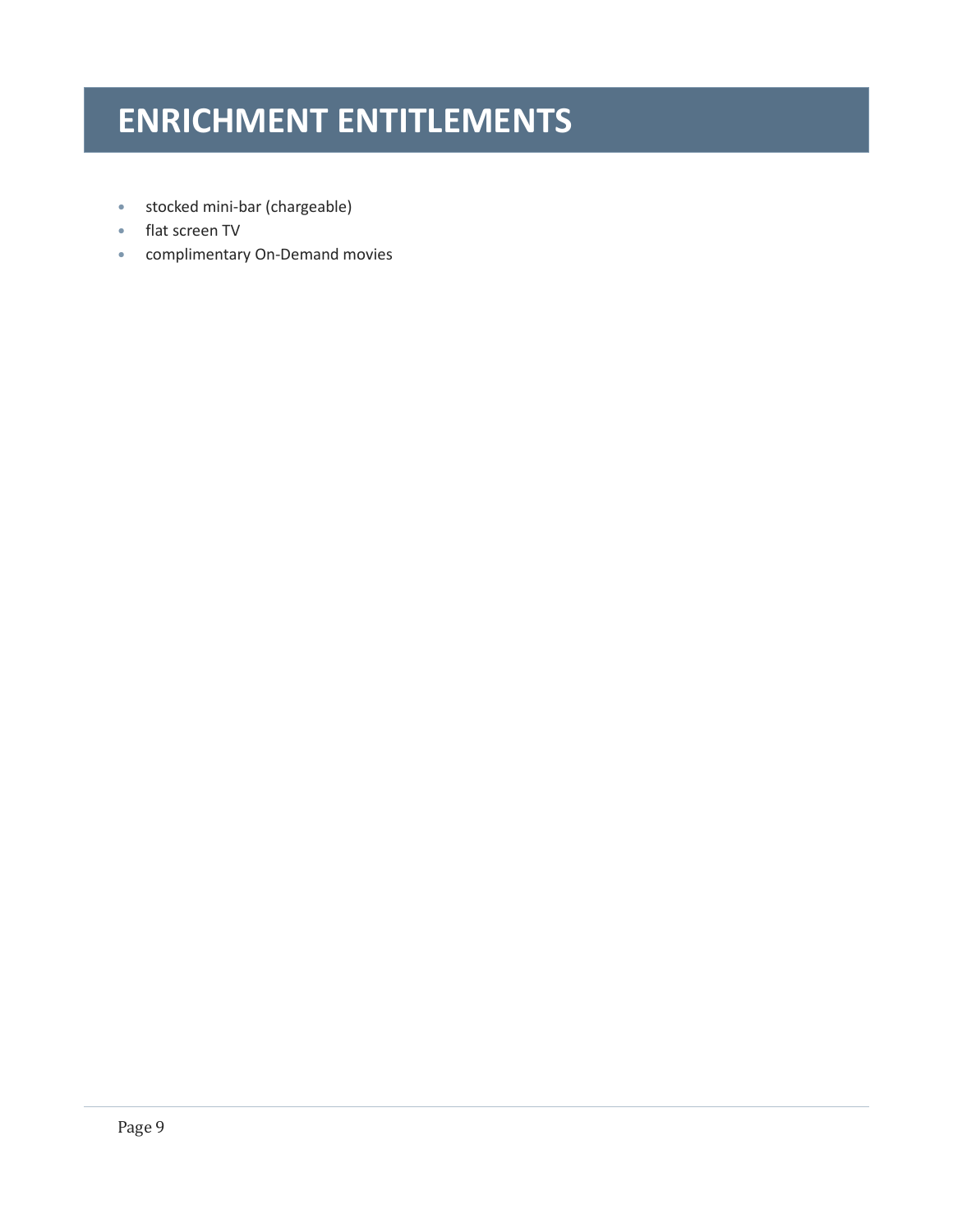#### <span id="page-10-0"></span>**PRODUCTION & PROOFING OF PRESENTATIONS**

You shall produce your own presentations using PowerPoint, Prezi or Keynotes and submit these to your agent (if applicable) or direct to *Viking* for proofing 1 month prior to the cruise. It is recommended that a dark slide background color is used with white text which should be kept to a minimum and in an easy to read font with no shadowing e.g. Ariel, Calibri etc. Low resolution images look pixelated on the large LED screen the presentations are shown on. High resolution images must be used of 300dpi. The accompanying Presentation Guidelines should be used as a checklist when proofing, and prior to sending to *Viking*.

#### **LECTURE/PRESENTATION SCHEDULING**

*Viking* is a destination-focused cruise line and, therefore, we spend much more time in port than other lines. This means that occasionally a lecture will be programmed while the ship is still in port, typically late afternoon and evening. The aim will always be to schedule as many lectures as possible during the limited sea time on each cruise. In the event that a lecture is scheduled on a port day, it remains your responsibility to ensure that you are back from any excursion and on board the ship in sufficient time to deliver the lecture.

#### **RECORDING OF LECTURES**

Lectures are recorded on board and replayed on shipboard systems for the duration of the cruise. This enables our guests to catch up with a lecture they might otherwise miss. The lectures are deleted at the end of each cruise.

#### **REPORTING LINES**

You will report to the Cruise Director whilst on board.

#### **RATINGS**

You will be scored by the guests in the end of cruise questionnaire. Attendance numbers at your lectures will also be recorded. A combination of scores, audience numbers and the Cruise Directors report will determine if you are invited back for a subsequent cruise. Any future bookings are based on successful scores and will be cancelled if deemed necessary.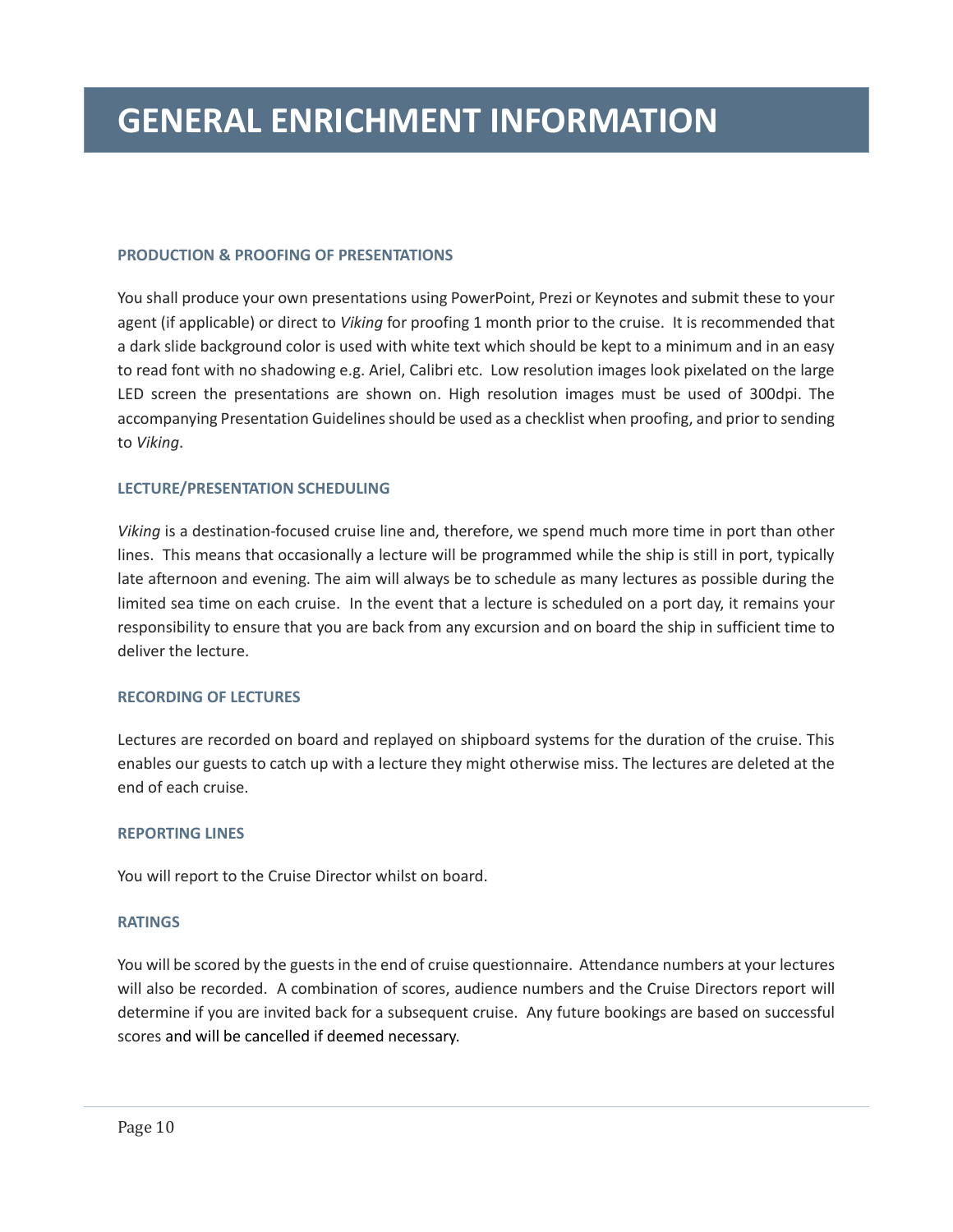### **GENERAL ENRICHMENT INFORMATION**

#### **SHORE EXCURSION ESCORTING**

You and your companion are encouraged to escort shore excursions. This, however, will always be at the discretion of the on board management. Where appropriate, you will escort excursions relevant to your area of expertise.

#### **ENTERTAINING GUESTS ON BOARD**

It is appreciated if you host occasional tables during the cruise; complimentary house wine is available at lunch at dinner for all on board. Please speak to the Restaurant Manager to arrange.

#### **JPEGS AND BIOGRAPHICAL NOTES**

You will supply a high resolution (300dpi) head and shoulders image in ".jpg" format and a 150 word and a 50 word biographical note for use on the *Viking* website, in marketing material and end of cruise DVD.

#### **SHARING OF LECTURE TITLES AND CONTENT – A COLLABORATIVE APPROACH**

In order to ensure a successful and cohesive enrichment program for our guests and to minimize the redundancy of presentation content, we strongly urge all Resident Historians, Resident Astronomers, Guest Speakers and Workshop Hosts booked on the same cruise, to communicate with each other via their respective agencies prior to departure. By agreeing to travel, you are by default agreeing to engage with this collaborative approach. Please note, speakers represented by a UK-based agency may communicate directly with *Viking* with regard to presentation titles and content.

#### **MEDIA AGREEMENT**

- (1) You will not publish, post or release any information that is considered confidential or not public, including public-but-unverified company updates. If there are questions about what is considered confidential you will seek advice from *Viking* direct or via your agent representative.
- (2) Social media networks, blogs and other types of online content sometimes generate press and media attention or legal questions. You should refer these inquiries to authorized *Viking* spokespersons.
- (3) Whilst on-board and ashore, you are required to be an ambassador and may be viewed as a de facto spokesperson for *Viking* at all times, including any post made on social media. Please refrain from voicing any personal or political views, or generating speculation about company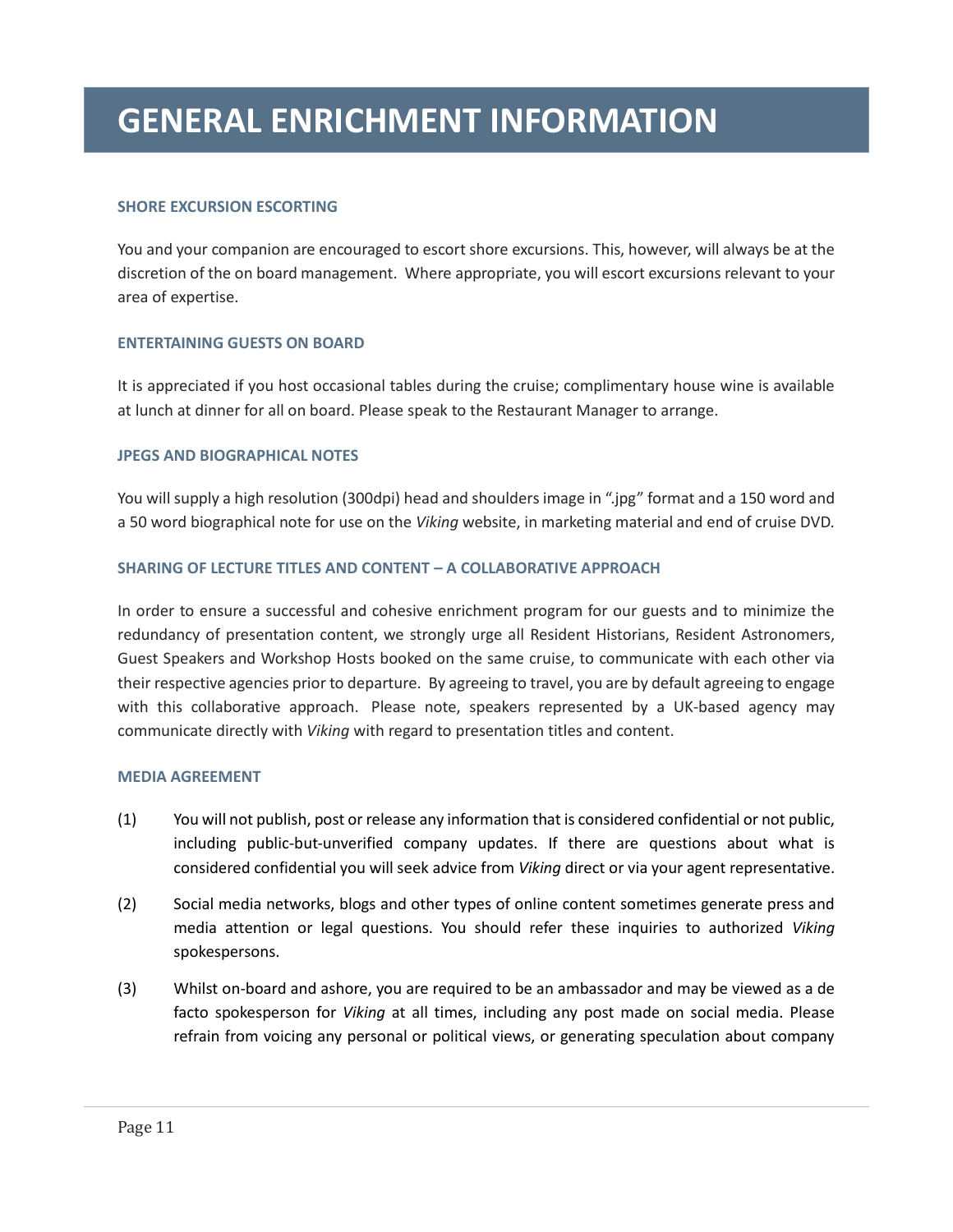### **GENERAL ENRICHMENT INFORMATION**

practices. Do not defame *Viking* products or services, our partners, affiliates, customers, vendors or employees.

(4) You consent to Viking's Marketing use of any photography, videography or personal testimonials shared from your public social media accounts using the Viking brand name in any format.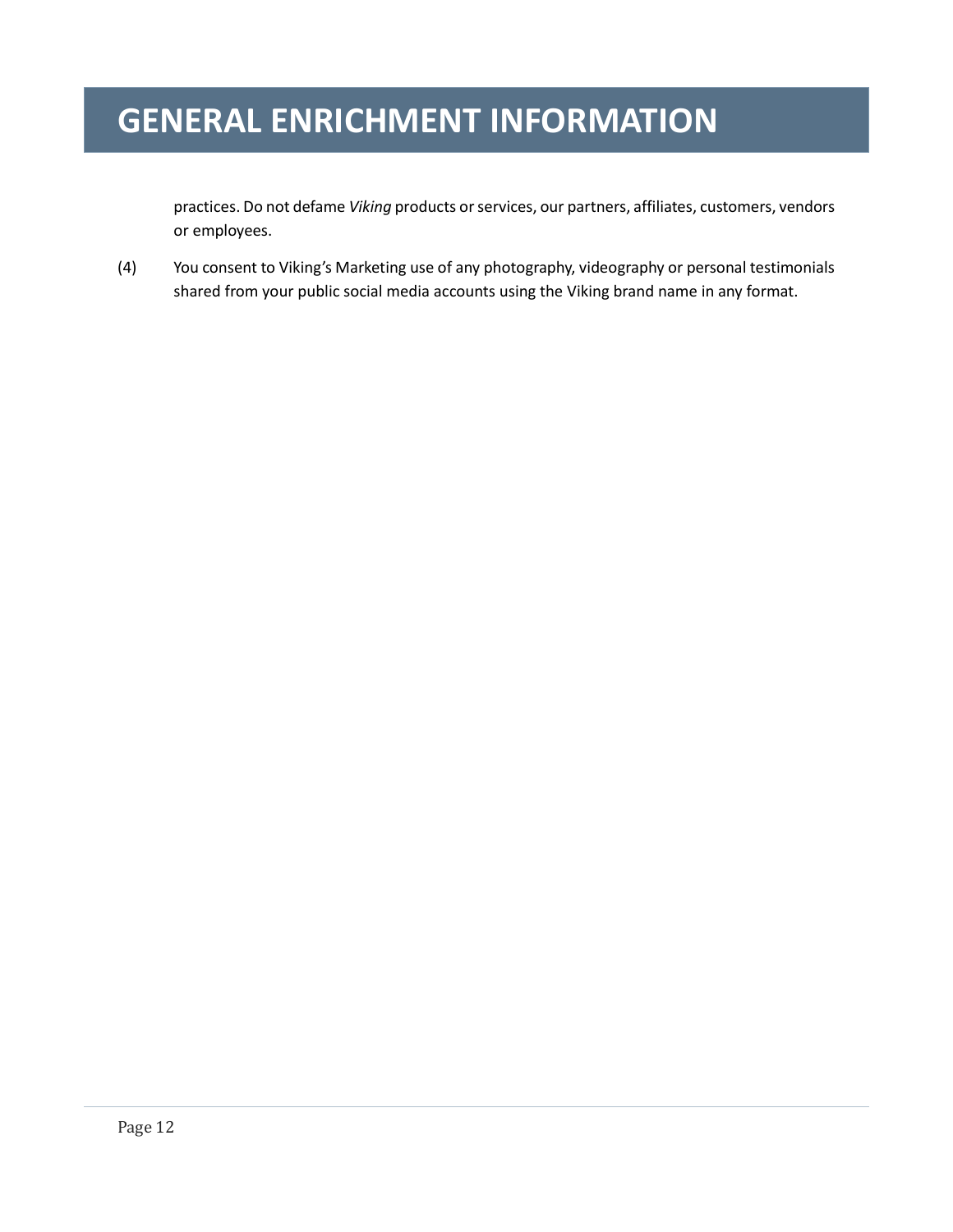# **APPENDIX A – RESIDENT ASTRONOMER DUTIES**

#### <span id="page-13-0"></span>**ICONIC LECTURES**

The Resident Astronomer is required to deliver two Iconic Lectures per cruise. One on 'Exploring the Cosmos' and the second on 'NASA'. Each lecture will have been previously developed and approved by *Viking*. The slides are accompanied by explanatory notes. These notes are designed to help the Resident Astronomer prepare for delivering the lecture. They are NOT a script, and the Resident Astronomer is expected to deliver the lecture using his/her own words. The Resident Astronomer must use the PowerPoint slides provided.

Please note that no amendments, substitutions or additional slides (including personal or biographical information) are allowed in the Iconic Lectures.

The Iconic Lectures and Notes will be sent to the Resident Astronomer approximately two months prior to the cruise date.

Iconic Lectures will be delivered in the Star Theater. Each lecture will last 45 minutes, followed by a questions and answers session in an adjacent bar area.

#### **OWN LECTURES**

Along with the Iconic lectures and, time permitting, the Resident Astronomer will give their own series of lectures within the Star Theatre. They will also present 'live' planetarium presentations within the Explorer Dome on cruises with multiple sea days. Training, in the form of a manual will be provided on how to use the Planetarium presentations /equipment and the onboard technical staff are trained and able to assist. These presentations have been pre-written and show the sky above the ship on that particular date. No specific training is required on how to use the equipment and we ask that you do not contact SkyPoint or Digistar direct. The presentations last between 12-20 minutes each and the Resident Astronomer talks through the sky above. As the Dome holds 26 guests at a time, these presentations are by personal invitation only and the Resident Astronomer manages these invitations. Multiple presentations are scheduled on the sea days to accommodate those who wish to attend.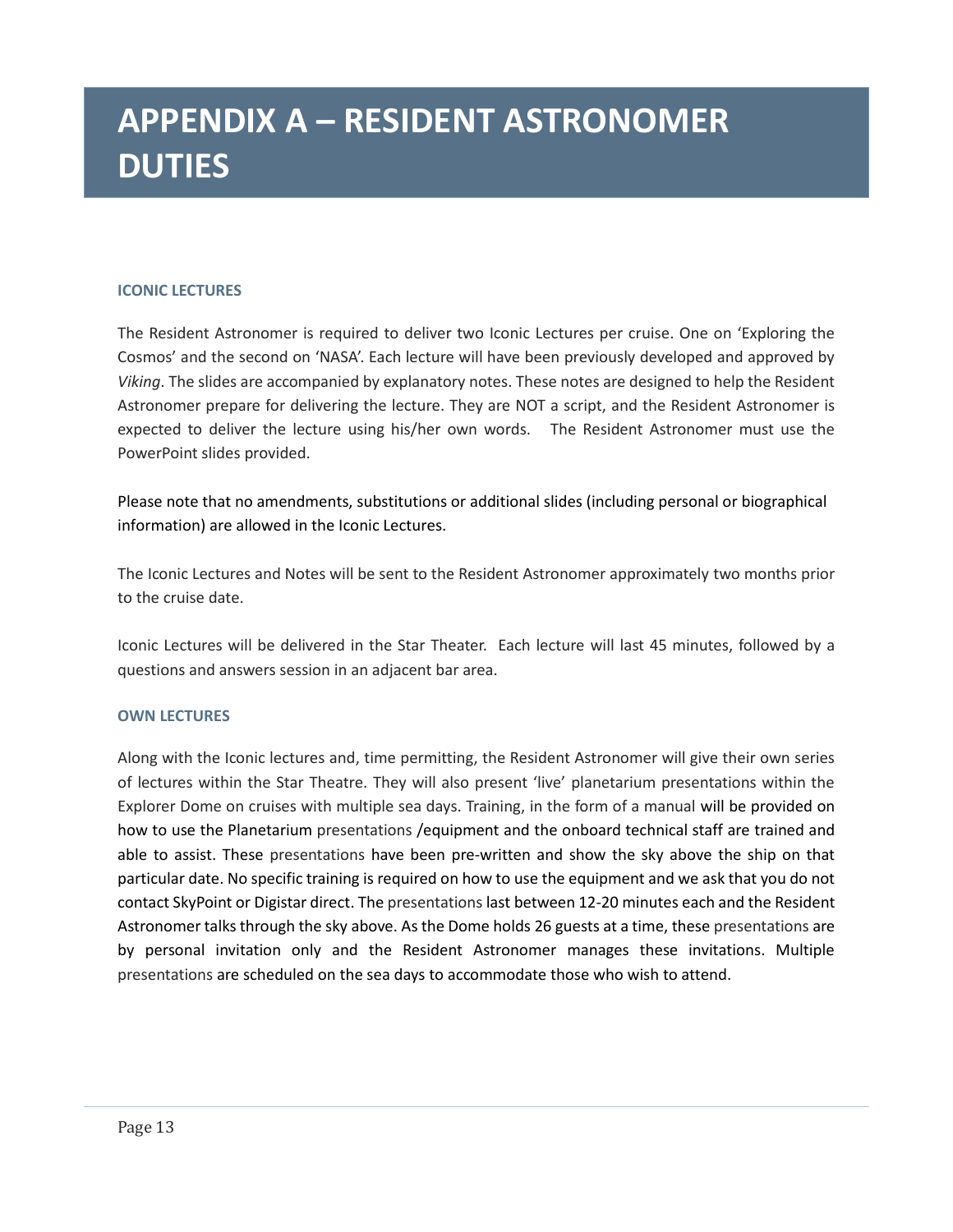# **APPENDIX A – RESIDENT ASTRONOMER DUTIES**

#### **STAR GAZING SESSIONS**

The Resident Astronomer will host star gazing sessions either on deck – weather permitting, using the ships quiet vox head sets, or within the Explorer Dome.

#### **Q&A SESSIONS**

Q&A style sessions will be given by the Resident Astronomer during the cruise. The Resident Astronomer should be prepared to talk on an area they specializes in if questions are not forth coming from the guest. The Resident Astronomer will also participate in the Captain's Welcome at the start of the cruise, in order to give a brief introduction to the program. No audio/visual presentation is required for this short talk.

#### **LECTURES/PRESENTATIONS**

Each Resident Astronomer shall provide titles (max 65 letters including spaces between words) and synopses (100 letters including spaces between words, excluding Resident Astronomer's name and starting with a verb), of visual presentations that are relevant to space science and do not repeat content within the Iconic lectures. *Viking*, in consultation with the Resident Astronomer, will select enough titles based on the cruise itinerary and amount of sea time, to form a stimulating on board program.

Any remaining titles should be prepared and brought with you on the cruise as a 'spare', to be used in the rare event of itinerary change or unexpected additional time at sea. The use of PowerPoint, Keynote, or Prezi with embedded images and video is strongly recommended. Each lecture slot will be scheduled to last 45 minutes, followed by a questions and answers session in the Explorers Bar (if required).

*Viking* reserves the right to request sight of sample presentations during the recruitment process and of final presentations prior to you embarking your cruise.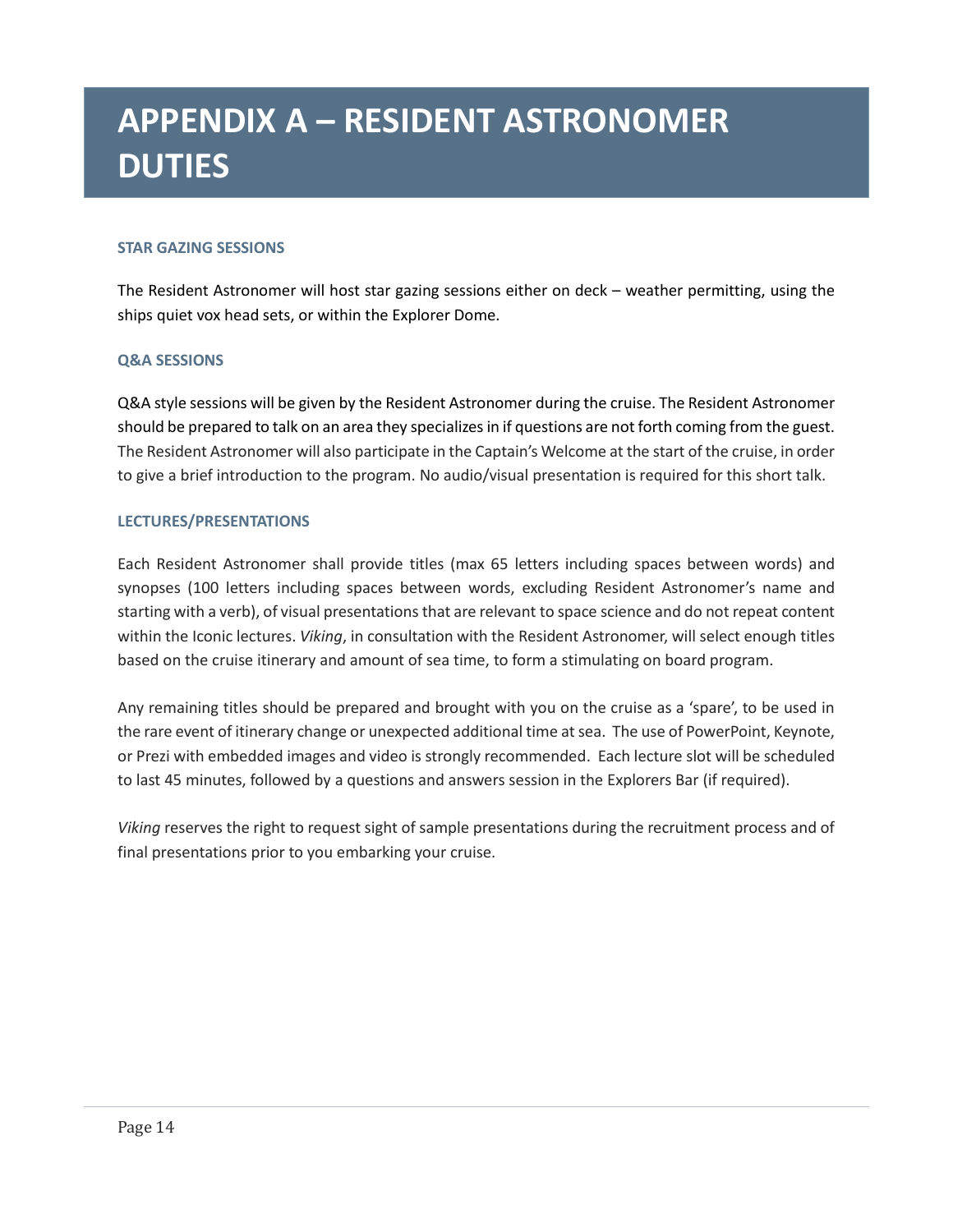#### <span id="page-15-0"></span>**LECTURES/PRESENTATIONS**

Each lecturer shall provide titles (max 65 letters including spaces between words) and synopses (approx 100 letters including spaces between words, excluding Guest Speaker's name and starting with a verb), of visual presentations that are relevant to the regions visited on their allocated cruise. Viking, in consultation with the Guest Speaker, will select a series of lectures to form a stimulating on board program, while avoiding overlap with other Guest Speakers. The use of PowerPoint, Keynote, or Prezi with embedded images and video is strongly recommended. Each lecture slot will be scheduled to last 45 minutes, followed by a questions and answers session in the Explorers Bar (if required).

In addition to this, each Guest Speaker shall be prepared to talk for 5 minutes at the start of the cruise to set out to the guests their upcoming lectures and subject matter. Furthermore, at the end of the cruise, each Guest Speaker shall be prepared to talk for 5 minutes in order to summarize their lecture series and their cruise experience. No audio/visual presentation is required for these short talks.

Viking reserves the right to request sight of sample presentations during the recruitment process and of final presentations prior to the confirmed Guest Speaker embarking their cruise.

#### **LECTURE/PRESENTATION CONTENT**

Please consider your lecture titles carefully, ensuring that they add richness and depth to our guests' cruise experience. The final lecture titles will be determined through discussion with your agent (if applicable) and *Viking*.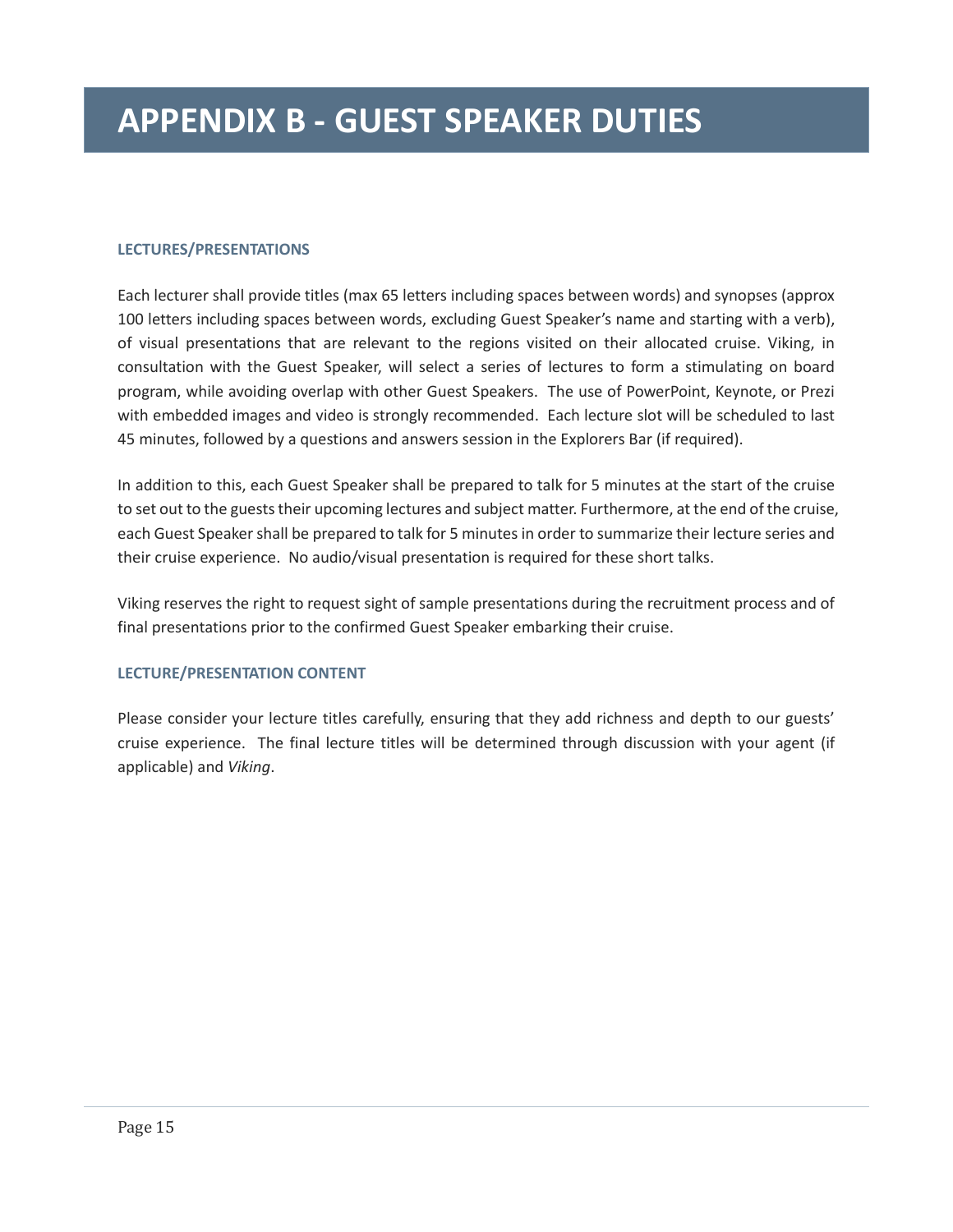#### <span id="page-16-0"></span>**WORKSHOP / LECTURE PROGRAM**

The Workshop Host is required to deliver a program of numerous workshops and/or lectures on his/her area of expertise. A workshop or lecture is required for each sea day during the cruise and the workshops will be repeated AM and PM to be able to accommodate all those who wish to attend.

The Workshop Host will also participate in the Captain's Welcome at the start of the cruise, in order to give a brief introduction to the program. No audio/visual presentation is required for this short talk.

The Workshop Host's subjects may include, but is not exclusive to – Bridge, Crafts, Art, Social Media, Photography and Writing. The Bridge host will be referred to onboard as the Bridge Instructor.

#### **WORKSHOPS**

Each Workshop Host shall provide workshop titles (max 65 letters including spaces between words) and synopses (100 letters including spaces between words, excluding Workshop Host's name and starting with an active verb). *Viking*, in consultation with the Workshop Host, will select enough workshops based on the cruise itinerary and amount of sea time, to form a stimulating on board program.

The use of PowerPoint, Keynote, or Prezi with embedded images and video can be facilitated onboard if necessary. Each workshop will be scheduled to last 45 minutes, repeated in the afternoon should demand require. Guests will be asked to sign up in advance to the various workshops to ensure workshops are kept manageable.

*Viking* reserves the right to request sight of sample workshops during the recruitment process.

#### **PRODUCTION & PROOFING OF PRESENTATIONS**

Workshop Hosts shall produce their own presentations if they choose to use them, using PowerPoint, Prezi or Keynotes and submit these to their agent (if applicable) or direct to *Viking* for proofing 1 month prior to the cruise. Slide background color must be black with white text, which should be kept to a minimum and in an easy to read font with no shadowing e.g. Ariel, Calibri etc. Low resolution images look pixelated on the large LED screen the presentations are shown on, and anything other than a black background will not work with the on board screen. High resolution images must be used of 300dpi. The accompanying Presentation Guidelines should be used as a checklist when proofing, and prior to sending to Viking.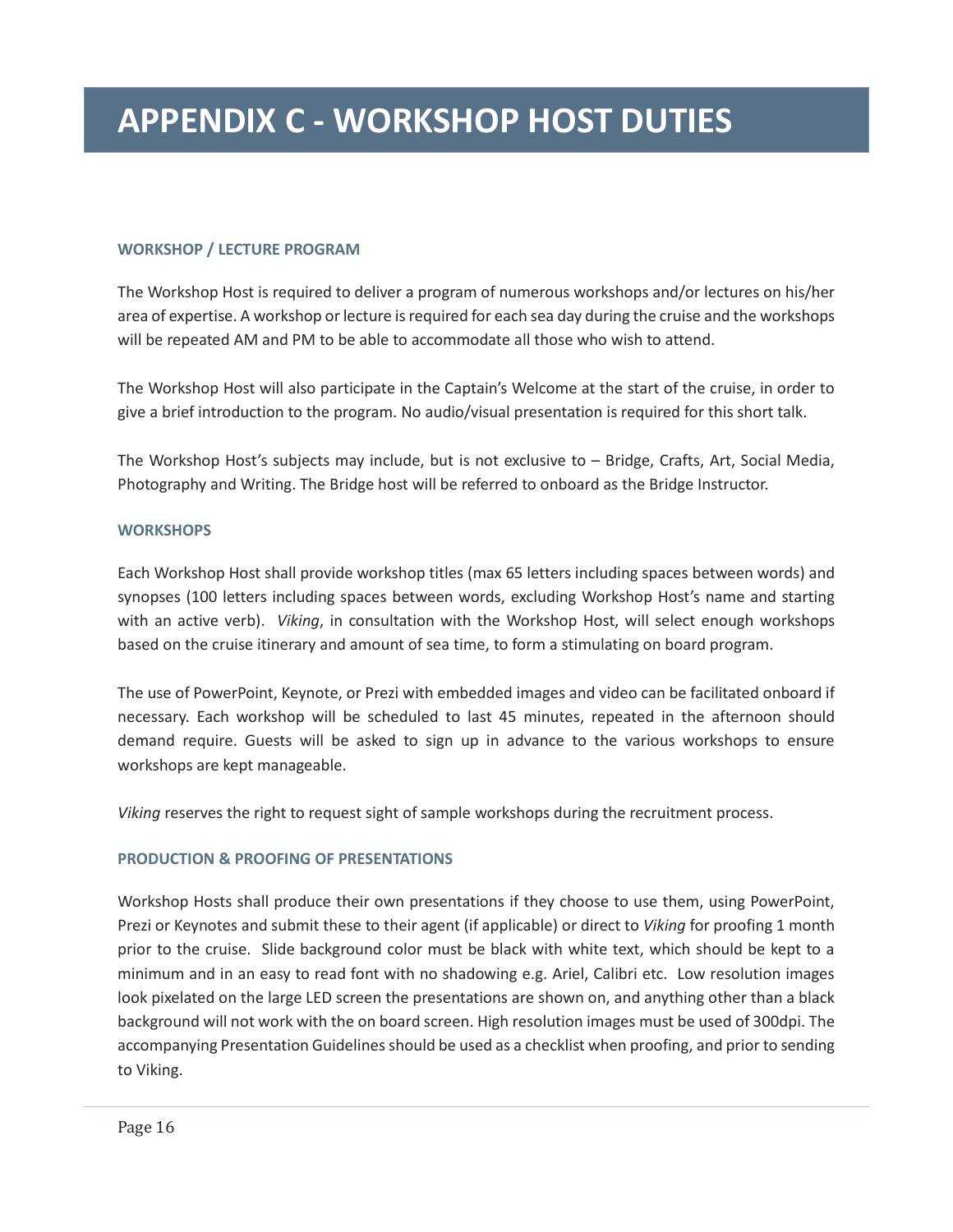#### **WORKSHOP SCHEDULING**

*Viking* is a destination-focused cruise line and, therefore, we spend much more time in port than other lines. The workshops will be scheduled during the time at sea. In the event that a workshop is scheduled following time in port, it remains the Workshop Host's responsibility to ensure that they are back from any excursion and on board the ship in sufficient time to deliver the workshop. Workshops will be programmed for the morning, so that should demand require, a repeated workshop can be held that afternoon. Guests will be asked to sign up for workshops in advance and will be complimentary.

#### **WORKSHOP MATERIALS**

The Workshop Host will purchase and bring with them the materials required for 60-70 guests per workshop (two x classes, one AM, one PM). The costs for such materials must be approved by *Viking* prior to purchase and once written confirmation has been given, the materials should be purchased and the receipts presented on board to the Financial Officer for reimbursement – in cash US\$. Good quality materials should be purchased, keeping costs to a minimum.

#### **WORKSHOP DELIVERY**

The Workshop Host will be responsible for setting up and clearing away the workshop materials after each workshop, leaving the room as it was found, ready for the next event. This should be completed as soon as possible. Workshops will be held within the Torshavn, cinema or in the restaurant if natural light is required.